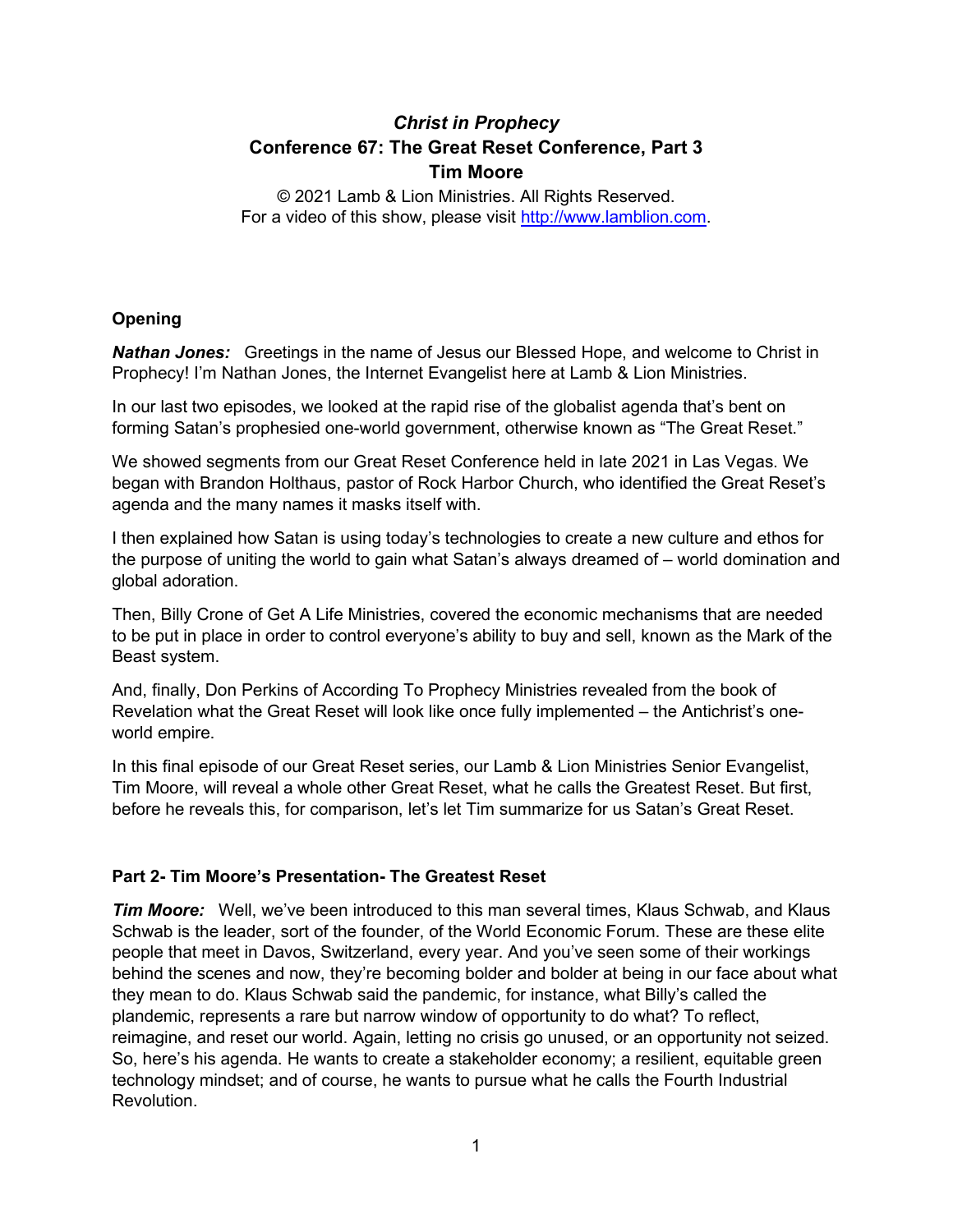We're familiar to a degree with the stakeholder economy. Billy touched on that as did Brandon, and how it will distribute the wealth. Now that sounds good, in some regards, we'll help the people who are destitute. But what they really want is to keep everyone at a level of not only impoverishment but dependency to where the elite, who are actually doing the re-distributing, are in control. So, stakeholder economy, just realize you're not going to be a stakeholder. You're going to be a serf in this mentality or this ideology.

As far as resilient, equitable, green technology, well, again that sounds good, but it doesn't always work out quite that way. I can tell you just in recent years the increase in efficiency in aircraft. I could go into a long discussion about how they've increased the efficiency of airplanes, your automobiles, etcetera, and those are good things, but they don't always happen as readily as you think.

So, this cryptocurrency that we hear about, even Bitcoin, well, Bitcoin, in order to produce this electronic currency that is make believe money, consumes more electricity every year than the Philippines. And you think, "How can that be?" But that's what it takes. Many of the technologies they are touting, whether it is even the fact that they want to produce windmill technology, what they realize is it is not efficient over time. So, we're not quite there, but that's the goal.

What about this Fourth Industrial Revolution? Well, we're familiar with the first revolution of the great industrial changes in the 1800's when steam power came online. We know about electricity that came online primarily for most cities and in parts of this world in the 1900's.

The Third Revolution of technology was with information technology, and so that's already been discussed: computers and connected systems of communication, which we are all able to use to this day.

But the Fourth Industrial Revolution is supposed to offer a fusion, a coming together, a culmination of all these technologies, that literally quote "blurs the line between the physical, digital, and biological spheres." What are they talking about? Well, they're talking about artificial intelligence for one thing. How many of you have seen the new television show they're producing with avatars? Yeah, pretty freaky, isn't it? These people wear these suits, and they turn their persona into a computer-generated avatar that can be any color, can fly, have wings, do all sorts of weird things, and it looks life-like. Every time I see something like that I realize, well, we are about to the point that the Antichrist could have this creature that looks real.

I saw the other day how the US Army has released a robotic dog that has incorporated into it a sniper rifle. All right, robotic dogs out there on the battlefield. But this drive toward artificial intelligence is going to take us places we cannot even imagine. There are scientists right now who are already producing chimeras. Anybody know what a chimera is? A chimera is a combination of human-animal embryo. And they've said, "Well, we don't plan to let it necessarily come to full development." But they're trying, and somebody will very soon. What used to be the stuff of horror movies, is now happening. And the revolution is taking place with increasing and breathtaking speed.

So, the World Economic Forum plainly states that this is their goal. And this is actually another demonstration of what we preach on being the birth pangs, things that start slow and then increase in frequency and intensity, as my daughter could have told you from last night, until the moment the baby arrives, but in this case it's until the moment that Jesus Christ bursts from the heavens.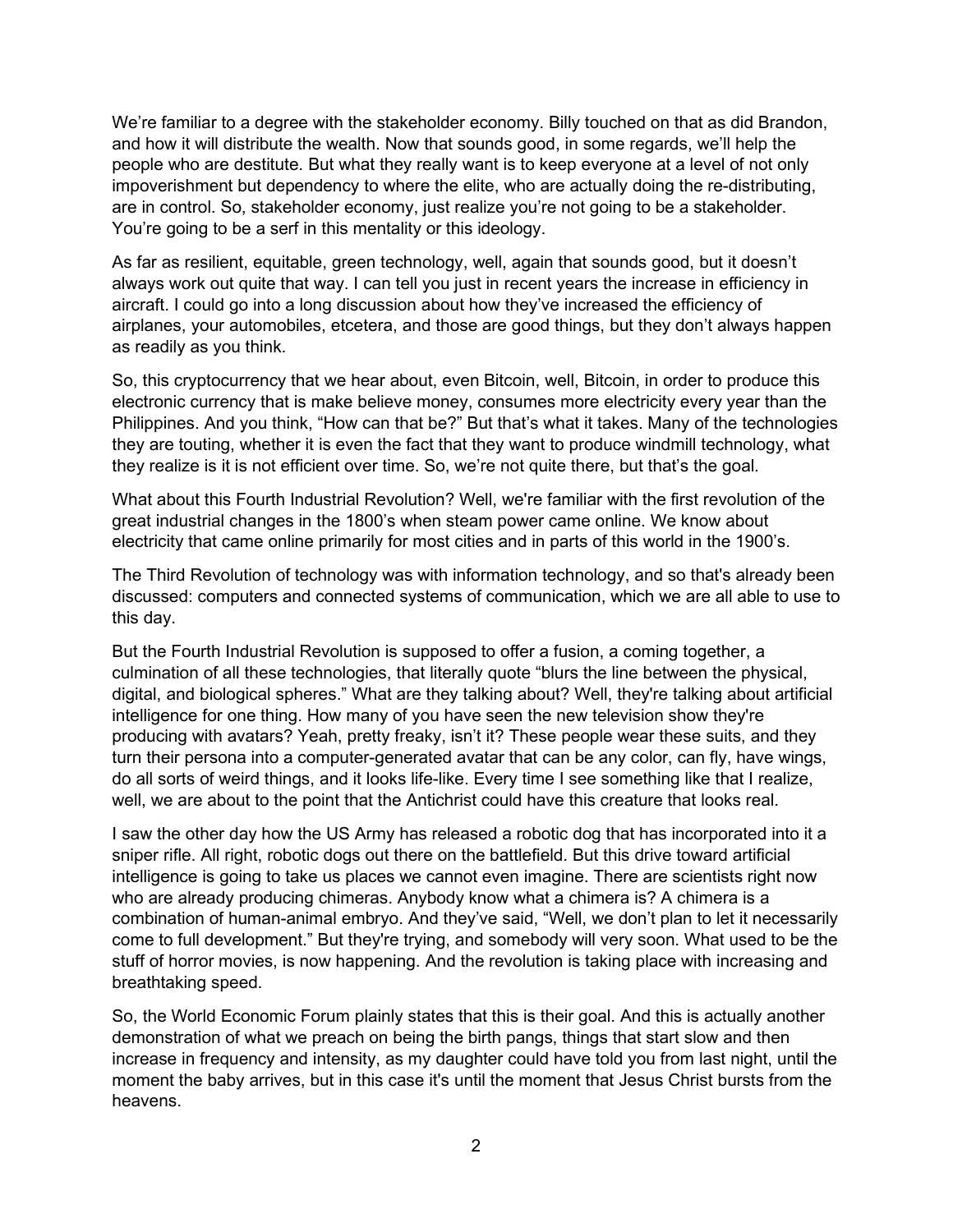And we've already seen a lot of advocates. You all saw a couple of my slides, go ahead. In our nation, people like John Kerry who for years have been promoting this globalist agenda. He tells you not to drive your car, not to eat hamburgers because cows have flatulence, but he flies his private jet back and forth to be a part of the international community in Europe constantly. And he's our Green Czar, whatever that means.

You've also seen people like this man, George Soros, who is spreading his wealth around to radically change this country. I think Billy showed a picture, or maybe it was actually Brandon, of the father whose daughter had been raped in a bathroom by a transgender individual. The local prosecutor has personally shown up at his trial to personally prosecute him, and she was funded in her campaign by George Soros. And even the other attorney said, "We've never seen somebody prosecuted in a case like this." I mean the father was at a school board meeting for heaven's sake, advocating for his daughter. But he will be put down by this particular prosecutor. Well, these people talk unashamedly about "a brave new world" and a new social contract even as they would claim they know better than us, unwashed masses.

Well, you've also seen Joe Biden's Build Back Better campaign, which is essentially the socialist agenda of Bernie Sanders and Alexandria Ocasio-Cortez, and they are on the ascend. Even in the Democratic party that was already tilting far to the left, it's now completely controlled by this radical left group of people in Washington and elsewhere. And not just here in the United States, you can go to places like Great Britain with Boris Johnson. You can go to, at the topright there France with Emmanuel Macron-- Emmanuel--Can you imagine? God With Us-- Macron. In Canada, Justin Trudeau. And of course down in Australia, which for a season had been a land of sanity, which has now pitched over into insanity, you have Scott Morrison, somebody you may not be familiar with but driving Australia to an absolute police state right now.

And so, many others have used this New Age dogma and are now using every lever of power, whether it's social restrictions or mandates to lock in this new social contract. And so, the progressive behind this ideology of a global citizenship are determined to strip nations and individuals of their sovereignty. That's what you heard about all weekend and it's true. And this push for unchecked human autonomy expressed an atheistic humanism and coupled with a compulsion to reach godlike aspirations harkens back to another time in human history when men built the Tower of Babel.

Now let me be clear. These rich and powerful elites touting this so-called Great Reset believe it will lead to a New Age of Enlightenment and World Peace. There are actually people who thought that back at the turn of the 20th century and what resulted was the Great War. At the time it was the greatest war in the late nineteen-teens, and of course that led to yet another war. This utopia will never exist until Jesus Christ reigns on the Earth.

But believing they can drive society, either willingly or unwillingly, toward this utopia, they're going to use every bit of technology, financial policy tweaks. You all saw Janet Yellen the other day, our Secretary of the Treasury, that committed the United States to a global minimum of corporate tax. You think, "Well, that's fine. Let them pay the tax." Folks, who do you think pays corporate tax? It's not some board somewhere, it's us. I mean, they just pass it on to their consumers, but they're all on board to make this globalist mentally, and, of course, an eventual unified government control.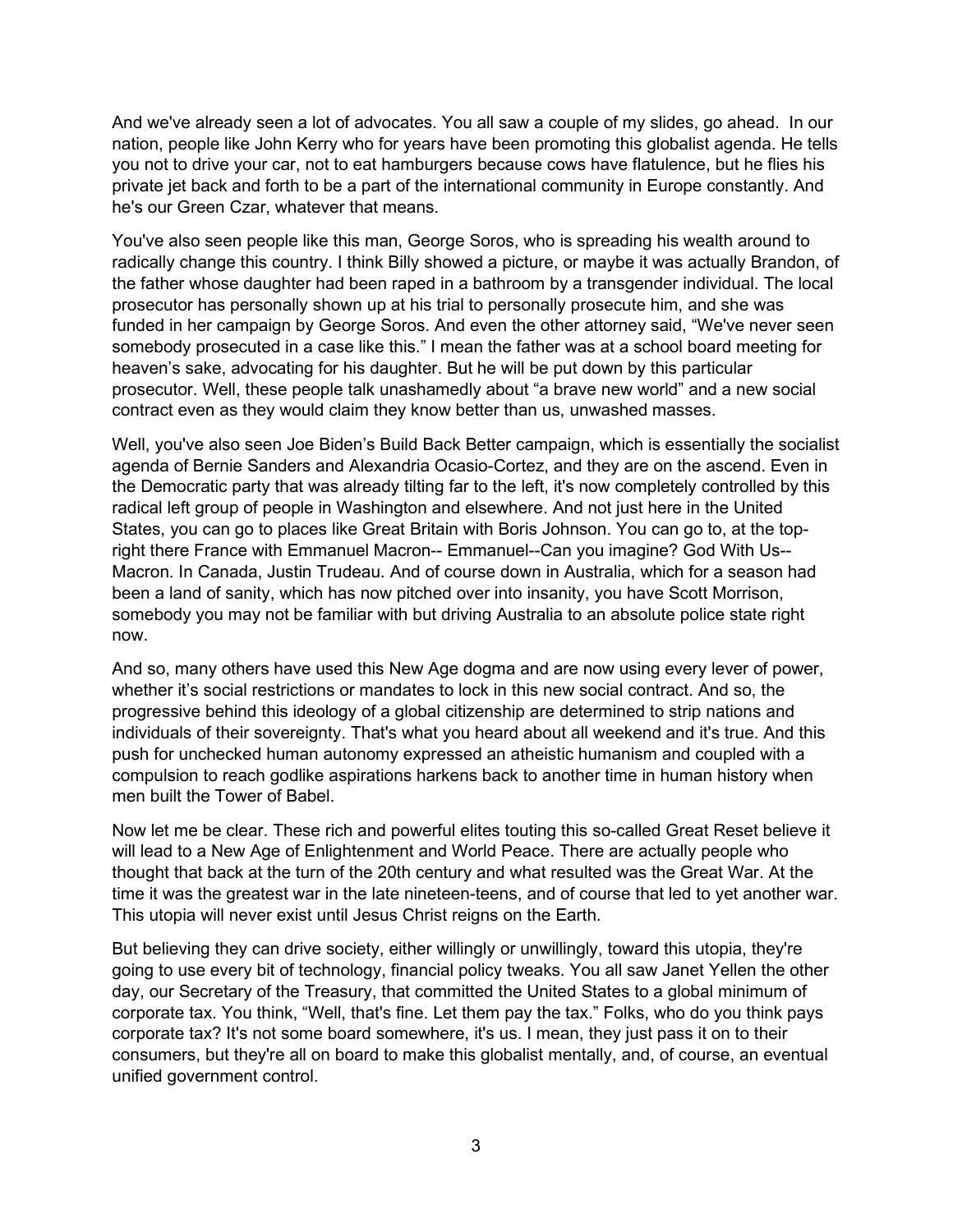Sounds kind of like a society from 1984, or one that we've seen in places like China or Hong Kong or North Korea. And the dangers of these trends have been made clear by the previous speaker, so I won't go on and on other than to say that the true religion of this movement is Humanism. None of these people affiliated with anything that you've seen would claim to be Christian. They reject Christianity because they reject any God that would be sovereign over the affairs of man. And they have a willful rejection of the Divine in favor of unfettered human autonomy.

But as I said yesterday, we know God is not impressed, and he certainly is not thwarted by their human schemes. Why? Because as Psalm 2: 2 & 4 talk about, the Lord sits in the heavens and laughs. The Lord scoffs at them, especially as the kings of the earth take their stand and the rulers take counsel together against the Lord and against His anointed.

# **Part 2**

**Nathan Jones:** Tim went on to reveal how the Church is facing its own great reset – known as the Rapture of the Church. Jesus Christ will one day soon burst from the clouds and call His Bride up to Heaven before He pours out His wrath upon the rebellious world during the Tribulation. The resetting of the Church marks the end of this Church Age in this chapter of human history and delivers believers in Christ to that glorious beginning where we dwell with our great God and Savior face-to-face. I cannot wait!

Well, what will this new chapter look like? Tim will now describe our eternal reset.

## **Tim Moore's Presentation**

*Tim Moore:* Let's turn our attention now to what Paul calls the first fruits. This is the eternal reset to come. Our salvation itself represents what Paul calls the first fruits, the foretaste of an even greater bounty that awaits us. When we put our faith in Christ, the Holy Spirit takes up dwelling within us and our bodies are called living temples of the Most High God, but a higher and greater reset will come when we have, in the words of Hamlet, "shuffled off this mortal coil."

Now Shakespeare wrote, "What dreams of death may come when we have shuffled off this mortal coil." "Ah, there's the rub," he said. And you can demonstrate his lack of faith when he said, "that makes calamity for so long a life." In other words, Shakespeare thought this would be a catastrophe because we don't know what awaits any of us on the other side. At least his character Hamlet thought that way. But we do know what awaits us on the other side. If we put our faith in Christ, to die is actually to gain because we will not sleep or dream. We will be ushered immediately into the presence of the Lord to dwell with Him forever.

So, if He stays His coming, if He stays His coming, what's going to happen to every person in this room? We're eventually going to make that transition, some sooner, and some later. Death is even more certain than taxes, or at least until the Biden Administration gets done helping us from Washington. But we believe that soon and very soon Jesus Christ will come for the Church in a glorious event we call the Rapture. And when that occurs, every follower of Christ will be caught up with Him in the air to meet Him in an instant. We will be snatched away in the blink of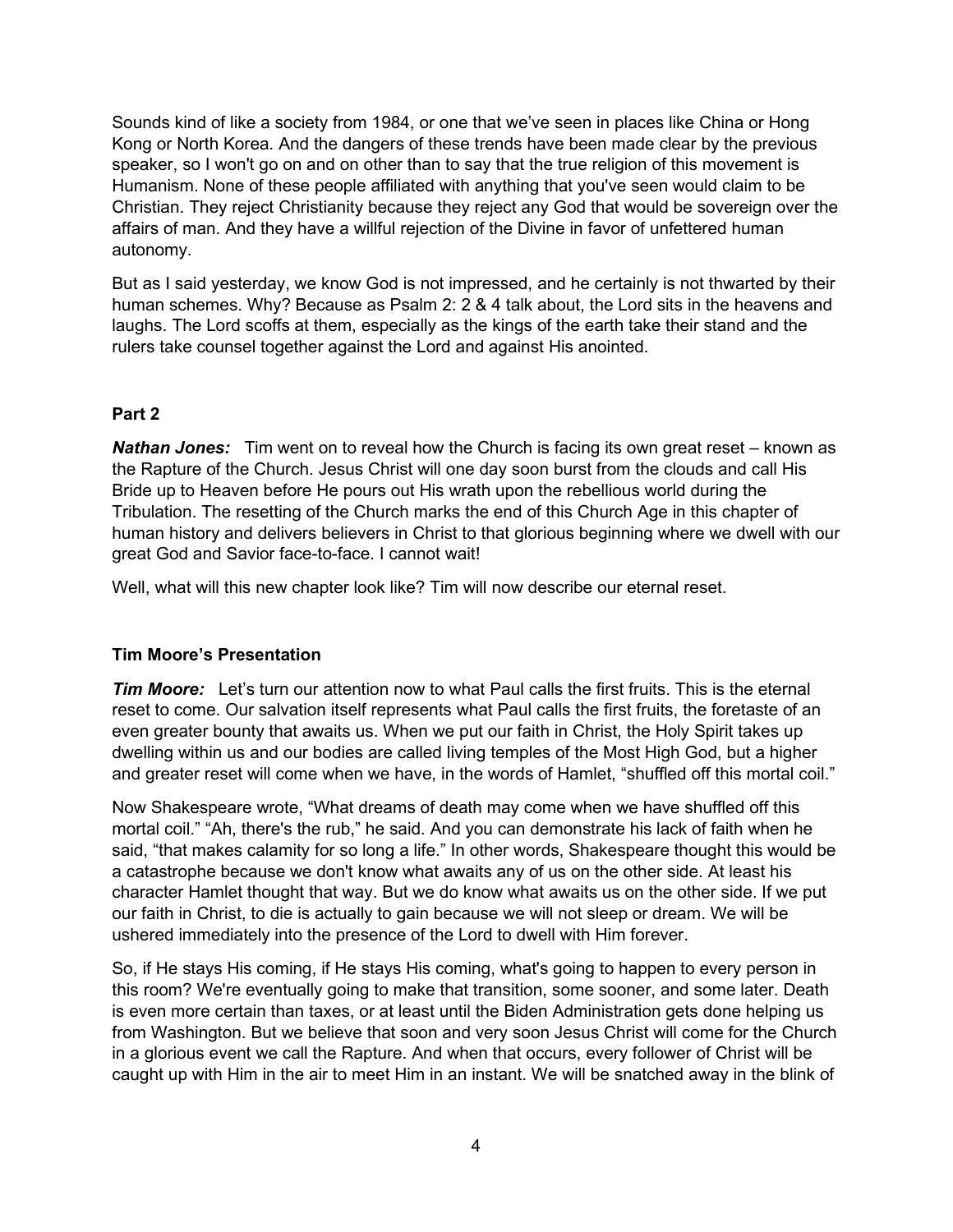an eye, what the Latin Vulgate calls 'rapture' or 'rapiemur' and we will join Him when He appears in the heavens.

You know, I've quoted Paul's letters several times today to the churches. The church in Corinth is pretty telling because even in that day and age, Corinth was an infamous city. It was known for its wickedness, even in the Roman world. As a matter of fact, the Greek word for 'fornication' is a derivative of the name Corinth. The city of Corinth itself came to stand for fornication. And yet, that's where Paul planted a church and directed his encouragement and his mentoring with a heart of a pastor. And toward the end of his first letter, he restates very plainly the core message of the Gospel: "That Jesus Christ died for our sins according to the Scriptures. That He was buried and that He was raised on the third day according to the Scriptures." And Paul takes great pains to cite multiple witnesses of Jesus' resurrection, including himself last of all.

His point was to establish the fact of Jesus' death and resurrection and to point to the resurrection that awaits all of us who passed from this life but have placed our trust in Him. He emphasized, "For if there is no resurrection from the dead, not even Christ has been raised; and if Christ has not been raised, then our preaching is vain, your faith also was vain.... If Christ has not been raised, your faith is worthless, and you are still in your sins." Thanks be to God that is not the case. Christ is raised from the dead, and all of us who have put our faith in Him are assured of our eternal destiny.

And, so Paul's exuberance reaches a crescendo when he touches on the great reset that awaits us as followers of Jesus. This is what he said, "Now I say this brethren," I'll add in sistren for you ladies present, "that flesh and blood cannot inherit the kingdom of God; nor does the perishable inherit the imperishable. Behold, I tell you a mystery; we will not all sleep, but we will all be changed, in a moment, in the twinkling of an eye, at the last trumpet; for the trumpet will sound, and the dead will be raised imperishable, and we will be changed. For this perishable must put on the imperishable, and this mortal must put on immortality. But when this perishable will have put on the imperishable, and this mortal will have put on immortality, then will come about the saying that is written, 'Death is swallowed up in victory. Oh, death, where is your victory? Oh, death, where is your sting?' The sting of death is sin, and the power of sin is the law; but thanks be to God who gives us victory through our Lord Jesus Christ."

Paul recited this same promise of God when he wrote to the church at Thessalonica, a church he founded during his second missionary journey. And by the way, I so appreciate Billy's heart for sharing God's prophetic truth. I've had pastors who have said, "Oh, Tim, we can't get to Bible prophecy until I've laid a long foundation of other biblical truths because that's just real advanced stuff." And I answer them, "Really? Well, Paul was in Thessalonica for a few weeks, and he was already telling them about the Rapture and the coming of Christ. How long is it going to take?" "Well, probably several years." Hmm. That's not a biblical model, folks.

We need to hear about the prophetic Word, because it is what gives us resurrection hope, the certainty of things hoped for as Hebrews spoke about. Paul actually said, "We do not want you to be uninformed, brethren, about those who are asleep," by which he meant dead, "so that you do not grieve as others do, the rest who have no hope." The they we keep referring to over the course of this weekend. They have no hope. The wrath of God abides on them. Not on us, and we will be delivered and rescued from the wrath to come.

Paul goes on, "For if we believe that Jesus died and rose again, even so God will bring with Him those who have fallen asleep in Jesus. For we say to you by the word of the Lord, that we who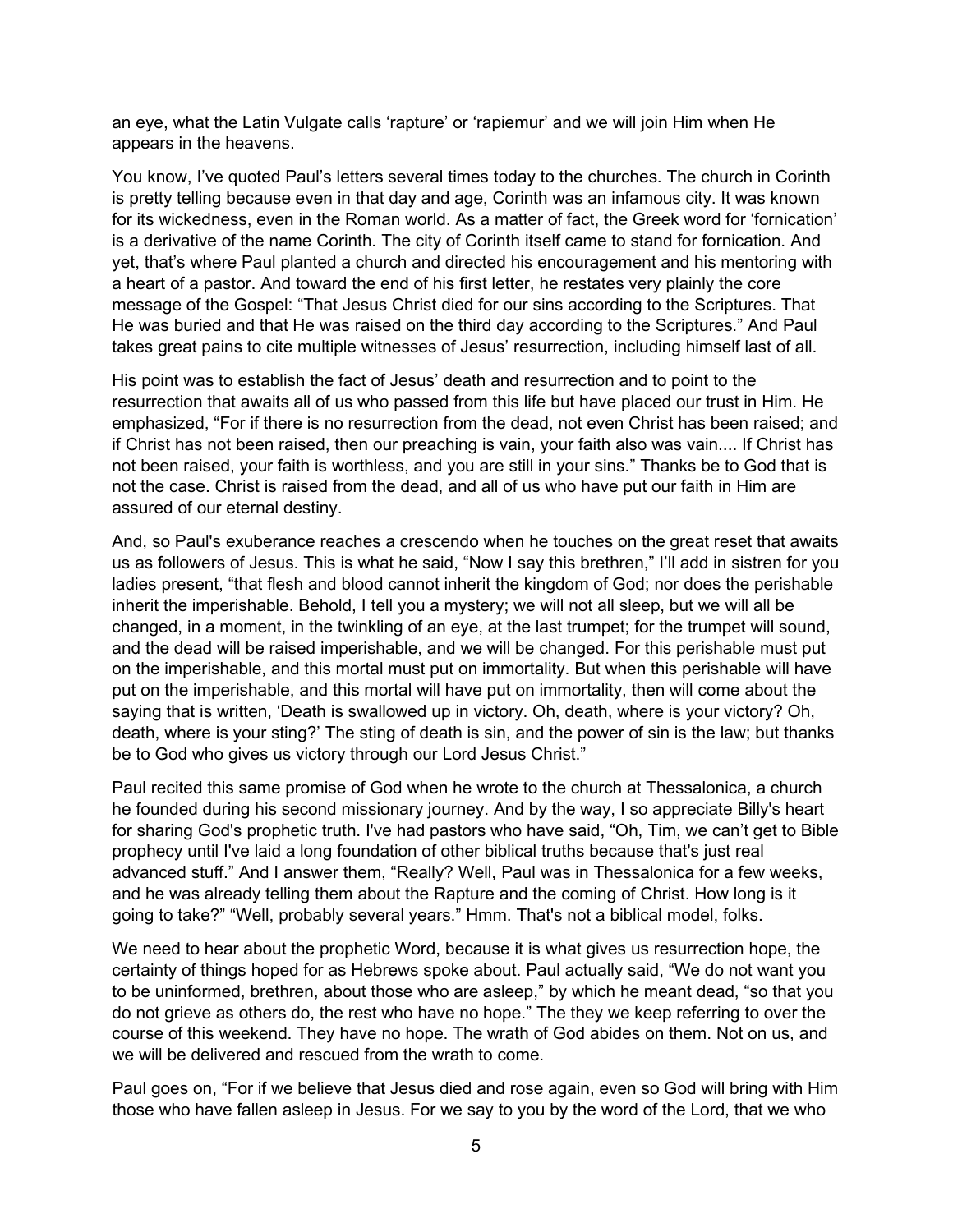are alive and remain until the coming of the Lord, will not precede those who have fallen asleep. For the Lord Himself will descend from heaven with a shout, with the voice of the archangel and with the trumpet of God, and the dead in Christ will rise first. Then we who are alive and remain will be caught up." There's that word, raptured we call it, but in Latin it was 'rapiemur,' so that's where we come with the word "rapture." It is in the Bible, just not in our English translation. "Together with them in the clouds to meet the Lord in the air, and so we shall always be with the Lord. Therefore comfort one another with these words."

I can't imagine comforting anybody with other words. It's kind of like a funeral. I always asked when somebody passes, "Did they know the Lord? "Yes." "Well, then, I'll mourn with you, but I'll rejoice with them." They're with the Lord. They would not come back if given the option. Would you? No. And I only mourn with you because you're separated for a season. But in the morning comes joy. But if a person says no, they had rejected Lord outright, I have no words of hope. I have no real words of comfort, other than to say you have the ability to choose differently. Let me tell you about the Lord because that person's fate is sealed.

Now, it is not only for us to be encouraged by Paul's words and the glorious promise that awaits us. Paul actually wrote, "For the anxious longing of the whole creation waits eagerly for the revealing of the sons of God." That's us when we are revealed in our glorified bodies, meaning when the Lord comes back. "And not only this, but also we ourselves, having the first fruits of the Spirit, waiting eagerly for our adoption as sons, the redemption of our body." So while the creation is groaning and suffering, we're supposed to be eagerly awaiting the redemption that we have of our own body. Are you eager?

You know, creation is groaning. In other words, it was condemned to a fallen state in the curse. Alfred Lord Tennyson wrote of it this way. "Nature red in tooth and claw that shrieked against his creed." What caused nature to shriek in pain? Cursedness has been ongoing as a groan for redemption and restoration. That is why the high priest every year would sprinkle blood on the mercy seat of the Ark and on the ground in front of the Ark, symbolizing that in the fullness of time, God would come and redeem all of creation. The entire creation has been looking forward to that.

As Isaiah describes in chapter 11, "The wolf will lie down with the lamb," not the lion, by the way, "and the leopard shall lie down with the young goat and the calf and the young lion and the fatling together." And he goes on with other descriptive terms of how nature itself will return to a harmonious state or even these poisonous animals, even these predator and prey will once again live in perfect harmony as was intended at the beginning.

So, if all of nature is groaning for the Lord to return, are you? Is your spirit groaning within you? Are you eager to be set free from your body's slavery to corruption? If you don't think you're a slave to corruption, look in the mirror, and then pull out a picture from--How old are you, Nathan? 29. Pull out a picture from when you're 21, and you'll realize, "I'm a slave to corruption." Are you eager to be set free from that, into the freedom of the glory of the children of God? Or have the cares of this world stifled your hunger for what is to come?

So, to sum up, what are you looking for? What are you eager to receive? Let me just sum up. Here's what the world is going to receive. The scoffing world will receive judgment and destruction. You talk about a great reset. Oh, they're going to have a great reset, one that is horrible beyond words. The groaning creation will be restored, returning to the harmonic state that existed in the Garden of Eden. The Jews, those persecuted, persevering Jews, will finally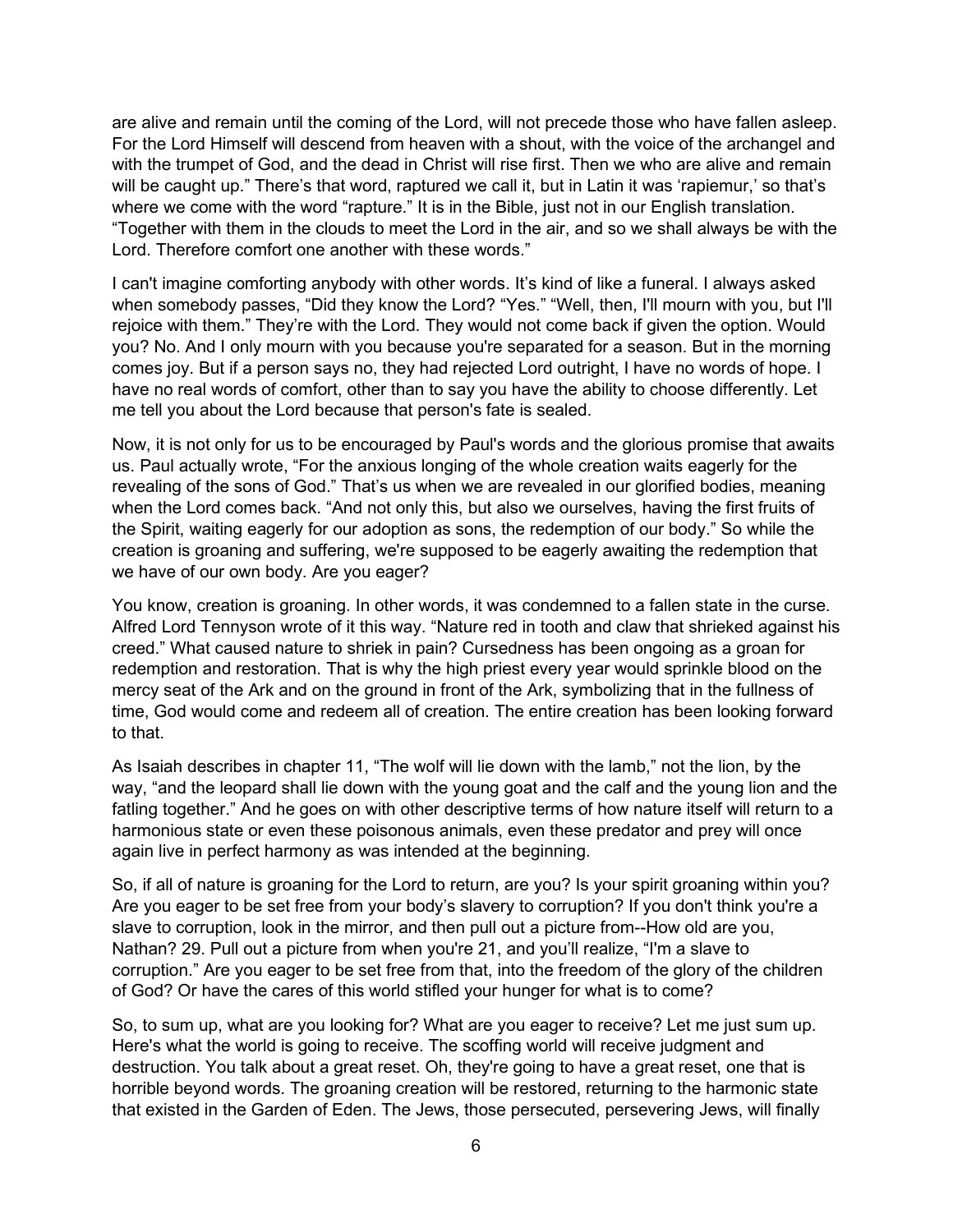reascend receiving final sanctification, honor, and preeminence in the world. And, we could touch on many passages that point to that reality, which is why the Abrahamic Covenant still exists. God is blessing those who bless Israel and cursing those who curse Israel.

What about individual Christians? Well, brothers and sisters, when Jesus comes for us, we will receive our glorified bodies. We will be 29 years old I think, I think it's about the perfect age. But we'll receive glorified bodies and even more important, eternal communion with God. And for those who have loved Jesus' appearing as Paul talks about in 2 Timothy 4:8, we will receive a crown of righteousness. Do you love Jesus' appearing? Do you look forward to it so much that you wake up every morning practicing your Rapture exercise? What was that? The Rapture drill? I'm ready. I'm ready. All right. Or is it just, "Ah, maybe someday. I don't know." Are you hohum about that?

So once again the pagan world is expecting a great reset, but the reset is going to occur when the King of kings and Lord of lords emerges from the heavens. When He returns in glory He will separate the sheep, those who have heard His voice and followed Him, even in the midst of Tribulation from the goats, in other words those who remain ornery and reject Him at every turn. The sheep will go into the Millennial Kingdom, that I've already described, while the goats, the unbelievers, will be sent away into eternal punishment.

Have you put your trust in Jesus? You know the culmination of this whole conference that we have to focus on this most important question, not to what's happening in the world. Somebody asked today, "How can I make a difference in what's happening in the world?" That young man actually had to leave. There's a degree to where none of us individually can impact what's happening in the world. But this message is not just about what's happening in the world. This message is to ask you what's happening in your heart. Are you already a child of God? Have you put your trust in Jesus Christ? Because if you haven't, what's happening in the world doesn't really matter in the eternal scheme of things to you. But if you have put your trust in Christ, then no matter what comes, you will have the ability to endure.

There was a television show a few years ago that was called Who Wants To Be A Millionaire, and at the end they would say, "Is that your final answer?" And they would lock it in. Let me just say the wrath of God abides on all those right now who have not received His Son, John 3:36 says that. And it will be poured out in full measure. Hell will be your final answer. And you won't be able to phone a friend, or ask the audience, or reduce your options. Too many people today might as well be carrying a sign "My eternal destiny, my choice." And it really is.

As the songwriter/philosopher for the Rush band once wrote, "If you choose not to decide, you still have made a choice." Too many people today think, "Well, I'll get around to deciding." You have made your choice. You're not promised another day. You're not promised another hour.

## **Closing**

*Nathan Jones:* The Great Reset has led us into fearful times. But I want to leave you with a verse Tim ended his presentation with. Matthew 10:28 reads, "And do not fear those who kill the body but cannot kill the soul. But rather fear Him who is able to destroy both soul and body in hell." That's a stern warning for those who have yet to have accepted Jesus Christ as their